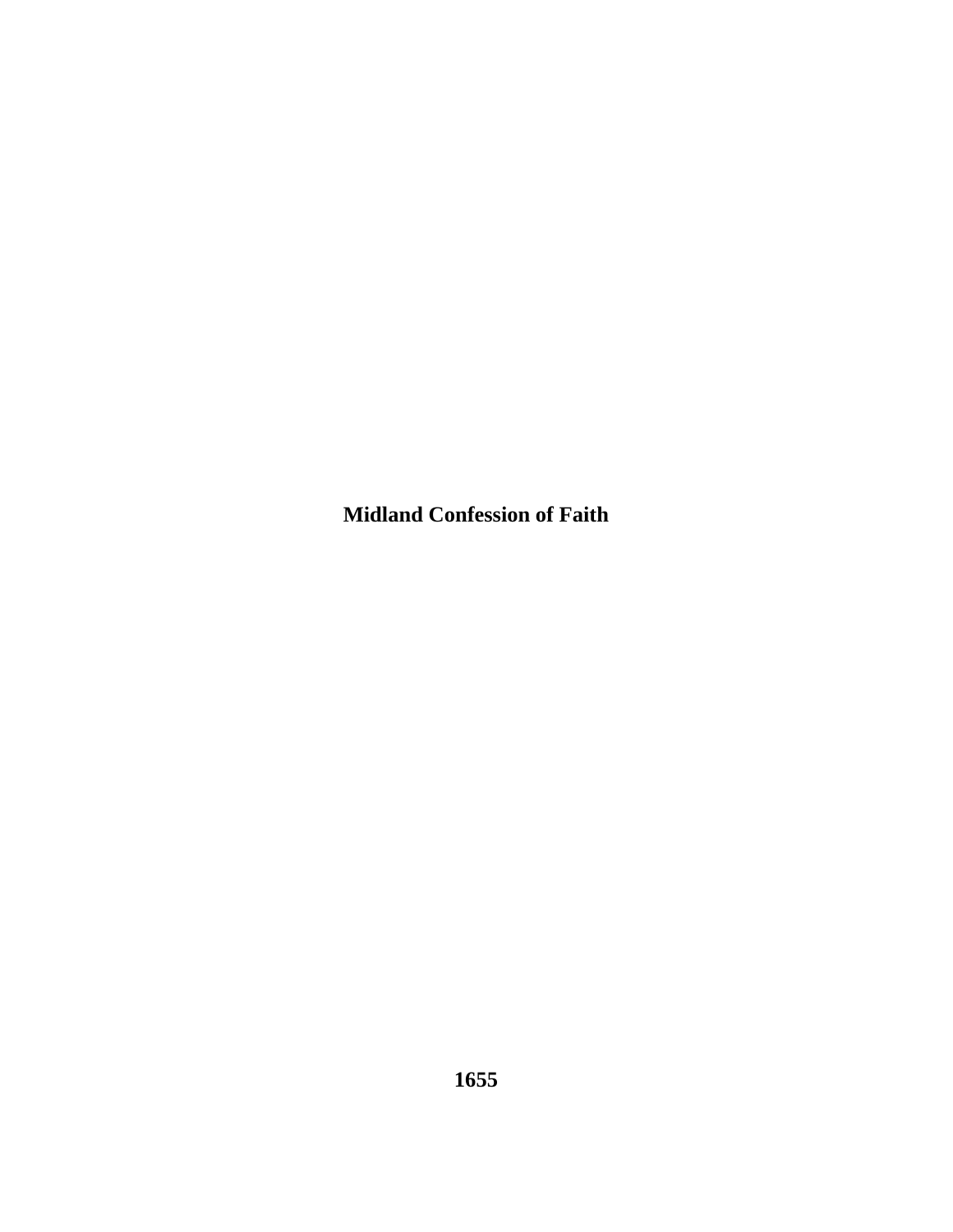## **1655 Midland Confession of Faith (Various Churches of the Midlands in England)**

1st. We believe and profess, that there is only one true God, who is our God, who is eternal, almighty, unchangeable, infinite, and incomprehensible; who is a Spirit, having His being in Himself, and giveth being to all creatures; He doth what He will, in heaven and earth; working all things according to the counsel of His own will.

2nd. That this infinite Being is set forth to be the Father, the Word, and the Holy Spirit; and these three agree in one. I John v.7.

3rd. We profess and believe the Holy Scriptures, the Old and New Testament, to be the word and revealed mind of God, which are able to make men wise unto Salvation, through faith and love which is in Christ Jesus; and that they are given by inspiration of God, serving to furnish the man of God for every good work; and by them we are (in the strength of Christ) to try all things whatsoever are brought to us, under the pretence of truth. II Timothy iii.15-17; Isaiah viii.20.

4th. That though Adam was created righteous, yet he fell through the temptations of Satan; and his fall overthrew, not only himself, but his posterity, making them sinners by his disobedience; so that we are by nature children of wrath, and defiled from the womb, being shapen in iniquity and conceived in sin. Psalm li.5; Romans v.12-15.

5th. That God elected and chose, in His Eternal counsel, some persons to life and salvation, before the foundation of the world, whom accordingly He doth and will effectually call, and whom He doth so call, He will certainly keep by His power, through faith to salvation. Acts xiii.48; Ephesians i.2-4; II Thessalonians ii.13; I Peter i.2, etc.

6th. That election was free in God, of His own pleasure, and not at all for, or with reference to , any foreseen works of faith in the creature, as the motive thereunto. Ephesians i.4, Romans xi.5,6.

7th. That Jesus Christ was, in the fulness of time, manifested in the flesh; being born of a woman; being perfectly righteous, gave himself for the elect to redeem them to God by his blood. John x.15; Ephesians v. 25-27; Rev. v.9.

8th. That all men until they be quickened by Christ are dead in trespasses -- Ephesians ii.1; and therefore have no power of themselves to believe savingly -- John xv.5. But faith is the free gift of God, and the mighty work of God in the soul, even like the rising of Christ from the dead -- Ephesians 1.19. Therefore consent not with those who hold that God hath given power to all men to believe to salvation.

9th. That Christ is the only true King, Priest, and Prophet of the Church. Acts ii.22-23; Hebrews iv.14, etc; viii.1, etc.